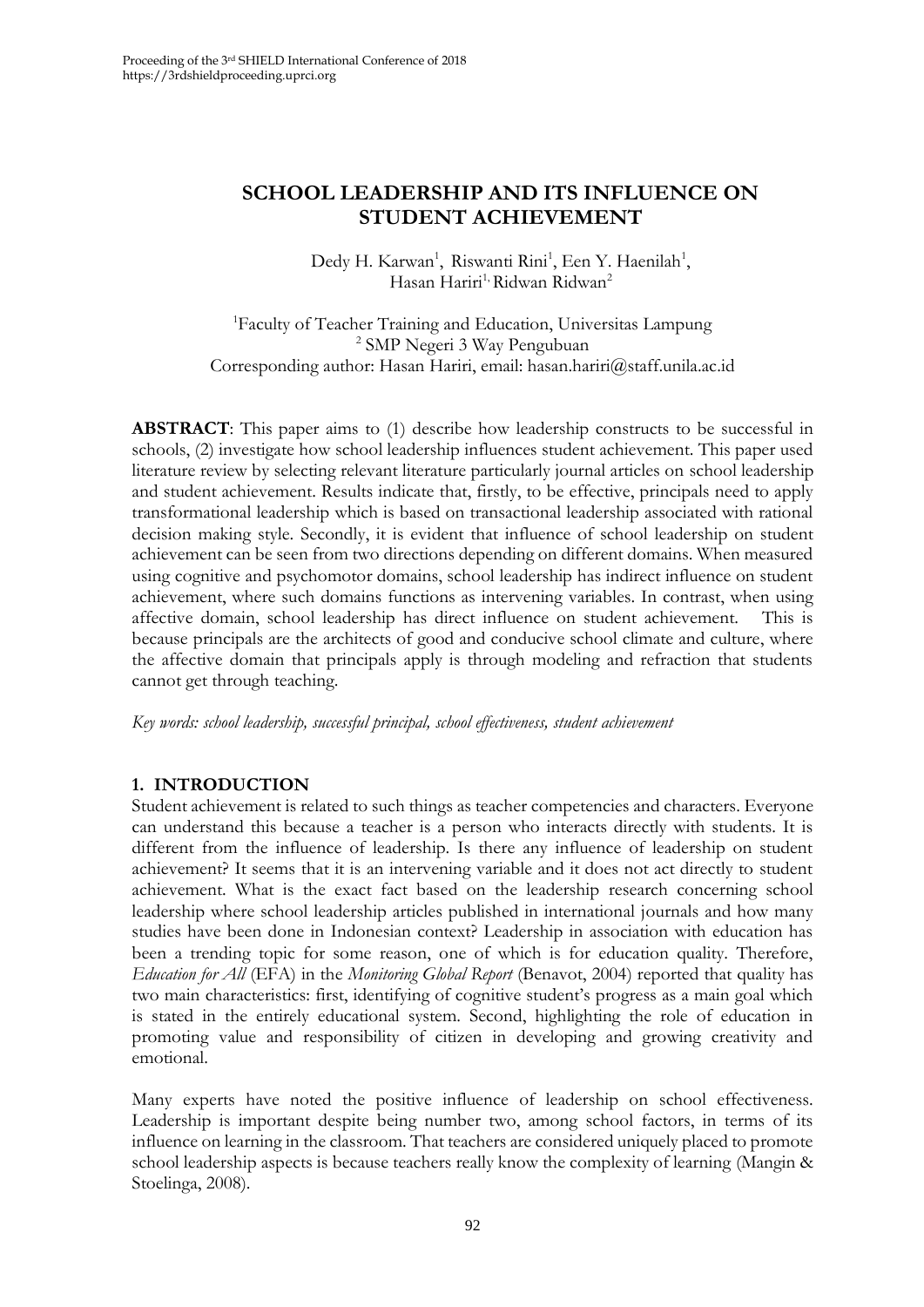However, little is known about literature on how school leadership related to teacher development that can promote student achievement in Indonesian context, searched electronically from Google and Google scholar. Therefore, this paper particularly focuses on how school leadership influences student achievement in the Indonesian school context (Raihani, 2008) as well as school leadership in relation to student achievement.

This paper was particularly inspired by some journals on principal leadership (Aaronson, Barrow, & Sander, 2007; Hariri, Monypenny, & Prideaux, 2016), Leadership Style and Decision Making Style in Indonesian Context (Hariri, Monypenny, & Prideaux, 2014), and Principalship in the Indonesian Context (Hariri, Monypenny, & Prideaux, 2012). These articles are confirmed to the same themes from around the world to have an abstraction on leadership practice in educational settings.

There is an urgent need to empirical research relation to leadership that influences school effectiveness and student achievement. Specifically, this paper seeks the answers of the following questions that guide this paper:

- 1) How does leadership construct to be successful in schools?
- 2) How does leadership influence student achievement?

#### 2. **METHOD**

In the case of educational reform, nowadays, principal leadership has been very important research topic (Sumintono, Sheyoputri, Jiang, Misbach, & Jumintono, 2015). The centrality of school leadership in term of reaching better result has been accepted and admitted widely (Hallinger, 2011). That school leadership is associated to or become an entity to student academic achievement directly and student achievement progress has been revealed (Harris, 2013; Hoy & Miskel, 2008) and is an undisputed fact.

This paper presents literature review by collecting journal articles on school leadership and student achievement, either qualitative, quantitative, survey, and case study. In particular, this paper focuses on how leadership contributes to increase and develop educational practices. The method used is literature review, particularly articles from journals. Authors searched literature from Google and Google Scholar. Mostly journal articles are considered related to the topic of this paper. The literature includes such topics as school leadership in general, successful school leadership, school leadership and international measurement/evaluation, school effectiveness, and principal leadership and student achievement.

# **3. RESULTS AND DISCUSSION**

Presentation of results will include selected articles in relation to school leadership comprising successful school leadership, principal leadership and school effectiveness, principal leadership and student achievement. Firstly, results based on a theoretical base regarding both the first and the second research questions will be presented. Secondly, discussion regarding the results will then be presented.

#### **Successful School Leadership**

Presented here are about the successful school leadership based on meta-analysis of school leadership at the first place, and followed by school leadership from a point of view of international measurement and evaluation. The first view will begin with ISSPP (International Successful School Principalship Project).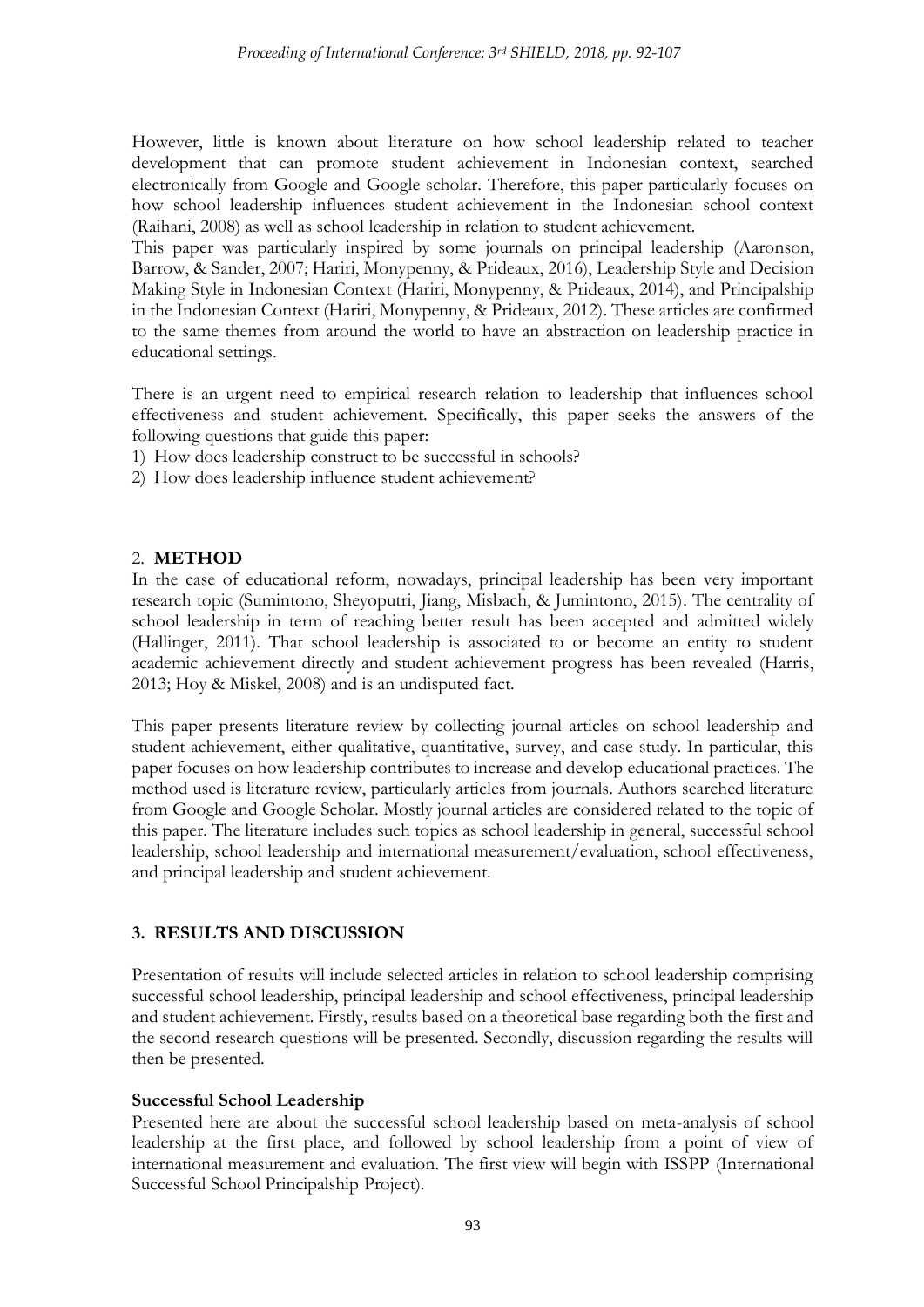### **ISSPP Model of Principal Success**

School leadership success can be traced through the well documented on the digital printing which we can get from all over the world. One study was named ISSPP. It unveiled the phenomena of school principal leadership from Australia, Canada, Denmark, China (Hong Kong), the United Kingdom, Norway, Sweden, and the United States of America. The project did research on case study with multi-perspective survey in term of successful principalship (Leithwood, 2005).

The study revealed that the successful school leader emphasizes three big issues (Heck & Hallinger, 2009):

- 1) Setting goals including shared vision formulation, growing shared target and priority, and creating high level of hopes and performances;
- 2) Developing human resources comprising providing support individually, offering intellectual stimulus, and modelling important values and practice them;
- 3) Formulating and patterning organization including building collaboration culture and maintaining decision making and process together, and building the relation to parents and broader community.

The three main issues of successful school leadership got support from other experts as stated in the research of Hallinger and Heck. They stated that school conditions are influenced by leadership. These conditions count on goal and target, school structure and networking, human resources, and organizational culture (Hallinger & Heck, 1998, 2004).

The ISSPP program was inspired by the study carried out by Day, Harris, and Hadfield (2000) in Great Britain. From there, they developed a model of a contingency leadership style based on the values and vision, integrity, context, profession development, and reflection. It is in line with MacBeath (1998) who popularized his finding, namely specific characteristics of a good leader is well informed, able to communicate effectively, has a set of educational values and clear personality, that describe or represent the goal of school moral values where he/she works.

Next, Swann et al. (2003) confirmed the similar study has been done by other experts (Day et al., 2000; Hallinger & Heck, 1998; Leithwood & Riehl, 2003; MacBeath, 1998) in term of successful school leadership characterized by able to intervene in many aspects directly or indirectly, including the learning which will be proportional to student achievement, learning influenced by school capacity directly, school capacity is influenced by other factors including policy and program form outsider, organization characteristics, community resources of stakeholders, and social and economy landscape.

Belief and personal principal values are the basis or basic leadership practice. Belief and values the principal will lead him to make decision and act which support to provide capacity building for every single individual and structure and school culture. Successful principal is the principal who is interactive, reciprocal relation, and involve the process by involving many more single individual (Mulford & Johns, 2004).

Successful school principal leadership facilitates the reaching student achievement through providing good facilities and school condition. This relation will be able to create quality curriculum and learning contributing to student outcomes (Leithwood & Riehl, 2003).

### **Extracted from various leadership practices, that successful school leadership has the following characteristics (Raihani, 2008):**

1) Able to analyse the school situation and context both internal and external;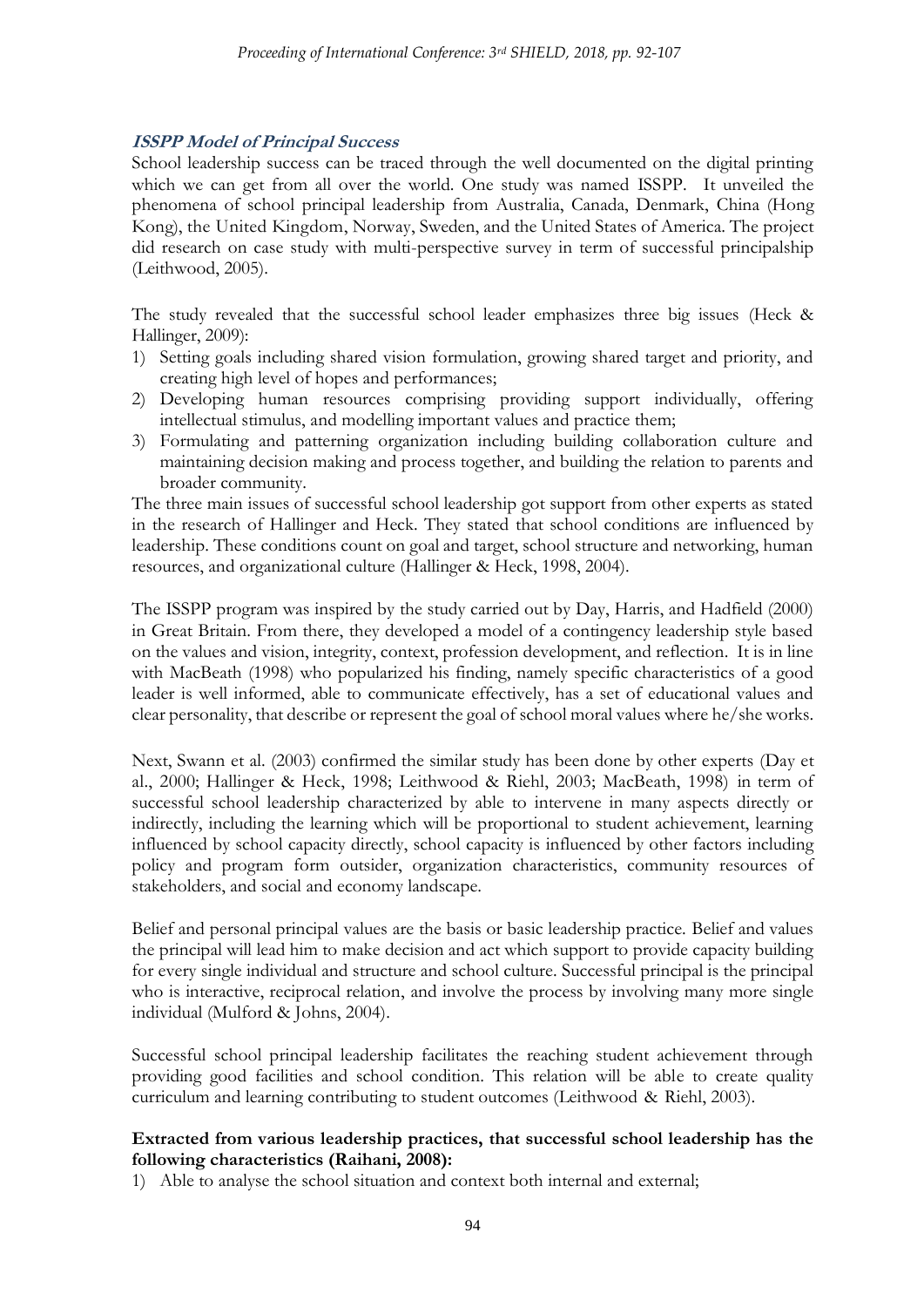- 2) Able to formulate the vision based on the resources and choose the strategy;
- 3) Has personal value and professionalism and respect and integrate to other personal and professionalism strongly;
- 4) Develop strong learning characteristics including curriculum and learning development;
- 5) Strengthen self-professionalism development and the members through many ways like growing intellectual stimulus, providing support individually and being a model;
- 6) Re-pattern the organization including identify and create and/or change school culture of the organization; and
- 7) Build collaboration culture which involves stakeholders in the process of decision making.

# **School Leadership**

Leadership study in education is associated with school and management (Krüger & Scheerens, 2012). Administrator or manager is hoped to guide teachers, staff members, and students, supports them, take the responsibility on them, and inspires to meet and achieve school goals. Further, manger has responsibility to facilitate curriculum reform and build conducive learning environment (Nichols, 2010).

Research done in the United Kingdom and North America showed that student achievement on certain school is better than other schools. Researchers argued that such a kind of condition only can be explained by individual uniqueness and student social characteristics. However, real conditions among the schools are different in term of leadership behaviors from the managers. Therefore, educational leadership began to be the topic of discussion which is often in the study of education because of that finding (Scheerens, 2012).

School leader plans and maintains development program, allocates the resources, increases organization members and student performances, and guides them to achieve school goals. Besides setting the school goals, school leader should ensure that the goals are agreed by all the members of the school organization including students. School leader leads the members activities and the students, on the part that pushes the local organization to collaborate with the schools, and involves parents and businesses and industries (Busher & Harris, 2000).

The fact that students do not only interact with teachers in the schools shows that many variables influence and intervene students' behaviors to practice. The study which was addressed to discover the relationship between the various school leaders and student achievement were associated with the school managers' behaviors to the validity and the reliability broadly admitted. School leaders can expand the sustainable development of the consequence of setting, measurement, and controlling factors related to the hope and school life standard, except the test which the students are hoped to see successful (Mullis, Martin, Foy, & Arora, 2012).

School leadership based selected articles has been presented and it is now for school leadership seen from a view point from international measurement and evaluation.

*School Leadership and International Measurement and Evaluation*

All countries agreed that education is important topic to address together. Then, the world leaders built a forum named Education for All (EFA) and other institutions like Trends in International Mathematics and Science Studies (TIMSS) and Program for International Students Assessment (PISA). TIMSS and PISA become central topic. Based on those measurements and evaluation the world has valid and reliable massive data on the measurement.

School leadership and student achievement become global interest (Zhao, 2010). People, especially teachers, should learn the student achievement measurement as proposed by PISA and TIMSS. The aim of the global measurement is to make the world know the performance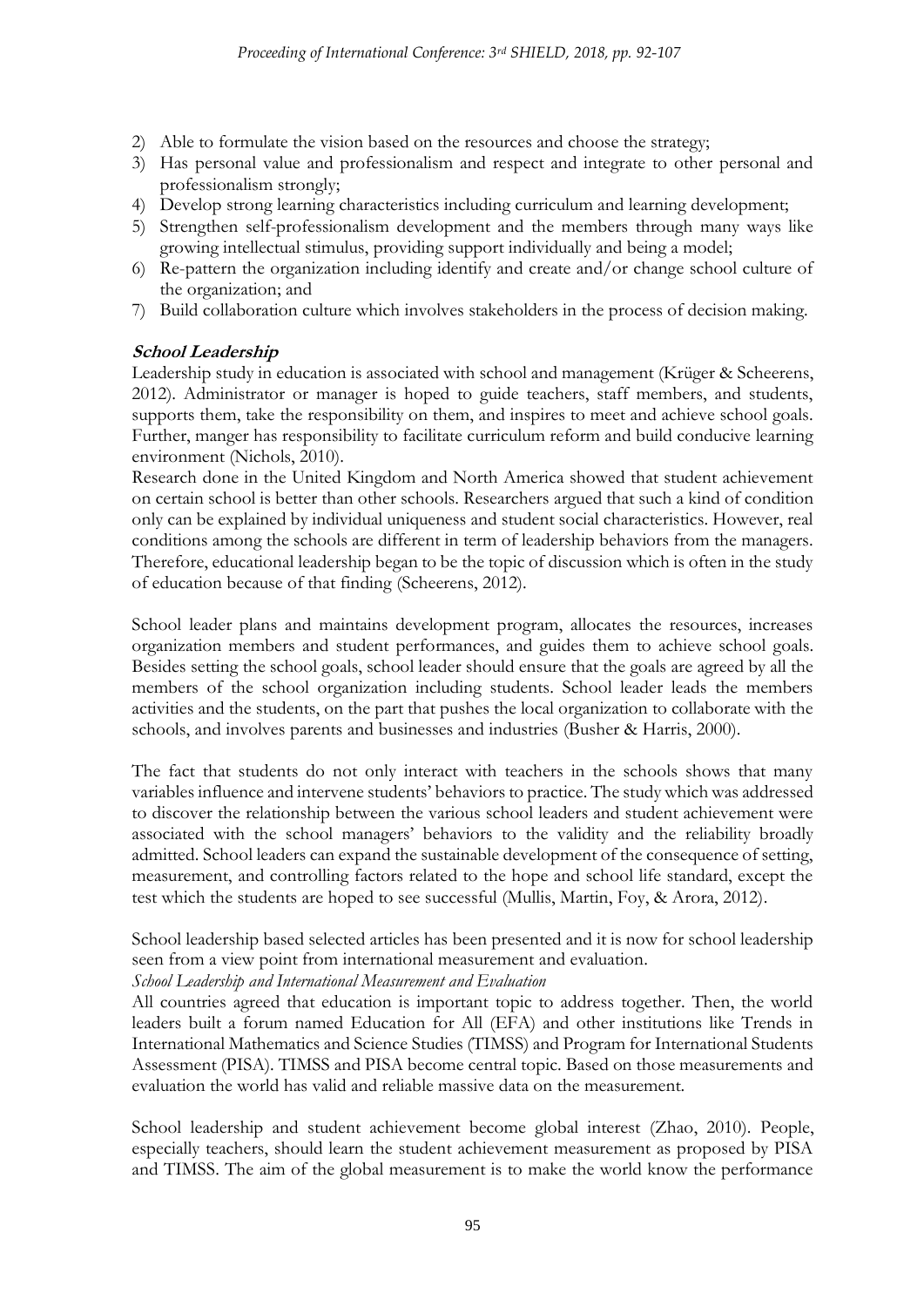comparison of students and teachers and educational institutions in each member country. Generally, leadership effectiveness comes from business and industry study. The universal truth about leadership reached leader in education system and other disciplines all over the world of social culture (Kouzes & Posner, 2006). This social culture is important to be considered due to its crucial dimensions to help improve leadership effectiveness. These cultural dimensions include group collectivity, institutional collectivity, future orientation, firmness, working orientation, and human orientation (House, Brodbeck, & Chhokar, 2007).

Identifying that there are six leadership dimension and leader behavior accounted charismatic leader (value basis), team orientation, participative, human orientation, autonomy, and selfprotection. The basic perception on the six leadership dimensions (House, Hanges, Javidan, Dorfman, & Gupta, 2004):

- 1) Charismatic leadership or values basis refers to the ability to inspire, motivate, which based on core strong values. Their behavior, generally, visionary, inspirational leader, trusted, and performance orientation.
- 2) Leaders with team orientation refer to build team capacity and promote shared goal of the members. The behaviors of this leader are collaborative, good heart, integrative and diplomatic.
- 3) Participative leaders refer to ability of involvement of others in decision making. The behaviors of this leader are not autocratic, effort in making and implementing decision collaboratively.
- 4) Leaders with human orientation refer to the ability to love hearted and care. Their behaviors are supportive and assertive to others.
- 5) Independent leaders reflect the ability to lead individually and independent. Their behavior is autocratic.
- 6) Self-protective leaders perform themselves as center of attention, status consciousness, and procedural. Their behaviors are emphasizing on self-image to self-safety, or group defense style which promotes to group safety.

The six dimensions are believed and viewed have relation to how the leadership works. Richardson, Lane, and Flanigan did research and found that there is correlation between leadership in business and education (Richardson, Lane, & Flanigan, 1996) and it is in a line with Kouzes and Posner who revealed that from the entire practice what different include industry, profession, and state have characteristics in which is identical in practice and behavior (Kouzes & Posner, 2007). That leadership takes place in many contexts and in the members of organization and in organization culture. Therefore, it is logical if education is reflected in the culture makes sense and is perceptible and erected in leadership (Lord & Maher, 2002; Northouse, 2018; Yukl, 1999). One of the reasons might be for school effectiveness supported by effective principal leadership.

# **Principal Leadership and School Effectiveness**

The logical building is that person who sits in the principal position is the best teacher who is able to comprehend education arrays. Such a teacher masters teaching and learning and is able to make her/him as an exemplary teacher or model teacher.

#### **Successful Principal Leadership**

Successful principal leadership is able to generate good outcomes which reflects from the effective learning on management, school facilities, school culture, and school leadership which involve broader stakeholders in the process of decision making or policy which reflects conscious effort in term of the ability to develop shared vision, and promote participative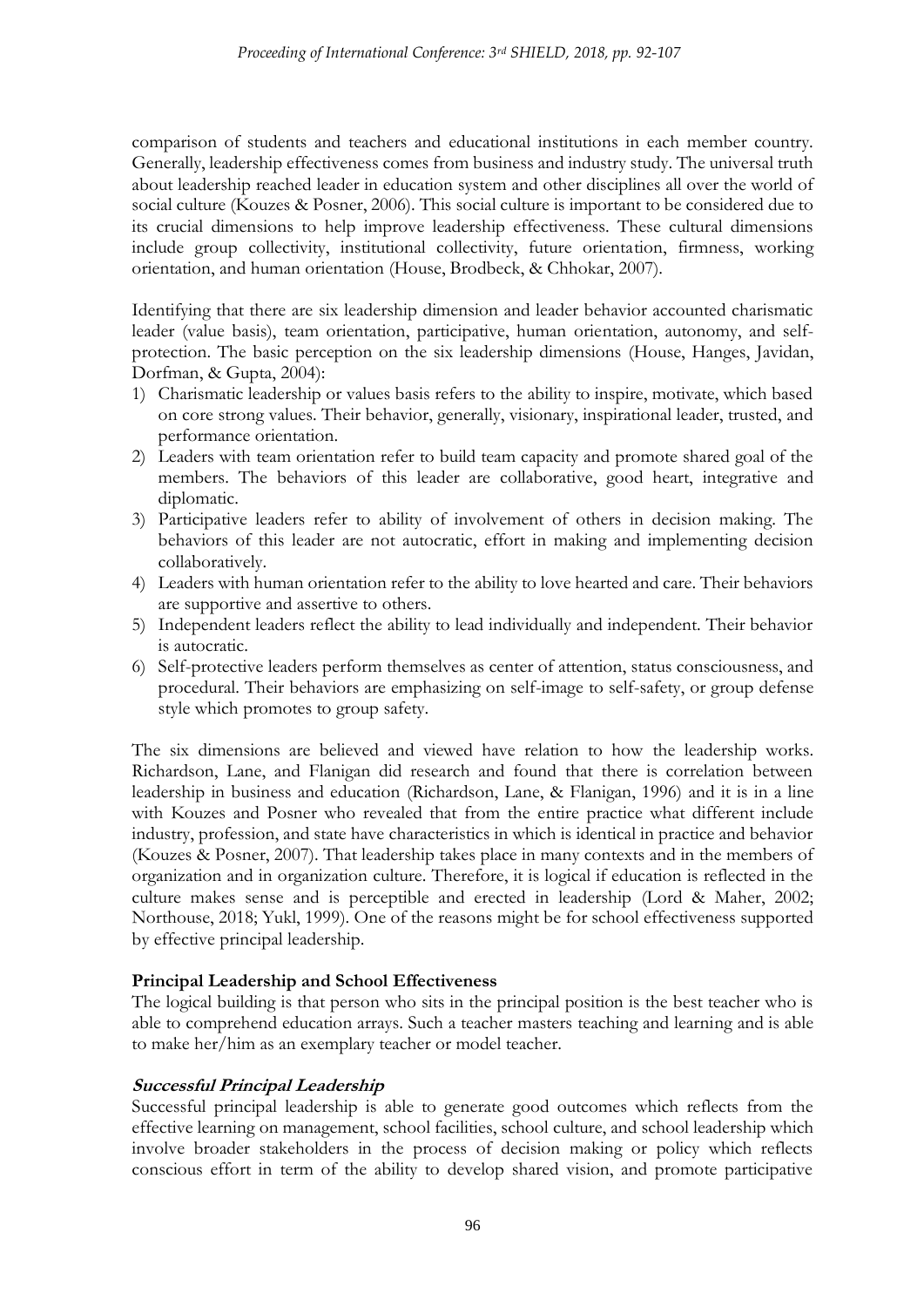decision making (Bush & Middlewood, 2013). Further, Successful principal leadership is supported by a set of personal belief and professional value (Day, 2005). *Amanah* is one of the characteristics of managerial practice and leadership in school (Raihani, 2008). *Amanah* is associated to personal to responsible and accountable not only to human but also to God.

Successful principal leadership is also characterized by envisioning and setting strategy. Greenleaf (2002) ENREF 20 stated that every principal has realistic and clear vision for school development, and built clearly on the strong philosophy and values of society, and reflects their understanding on the school context. Success leadership usually builds school capacity. The school capacity comprises school culture, school structure, and school resources (Beck & Murphy, 1996).

School culture is defined as shared belief and values of the members in an organization (Jenkins, 1991). Creating school culture process is intervened by standing point of norms and values, philosophy articulation, and symbols making, celebration, ritual, parent and society interaction patterns, and the most important in a school. There must be collaboration culture and learning culture (Bush & Middlewood, 2013).

School structure is essential because through arranged school structure, principal distributes amount of authorities and leadership through job delegation and responsibility. Through this, principal empowers all school components including students in term of leadership development (Gurr, Drysdale, & Mulford, 2005). So, empowering should beyond decision making process collegially (Jenkins, 1991).

Fund management becomes crucial because without fund support, even the best program cannot work out. Principal must not depends on the only school operational fund from national budget. Generally, principal creates good networking to business and industry together with school committee. In short, the key on fund management in searching fund is skill of selling the program to get support from various parties (Leithwood, 2005). This ability is congruent to the school-based management characters by giving broad authority to school leader (Spinks, 1998). For school principalship to be successful, student disciplines may become one factor to be seriously paid attention.

# **Principal and Student Discipline**

Leadership should not be related to its position and authority on the behalf hierarchy, but related to the ability to effective practice in accordance with discipline strategy. Therefore, heroism leadership and self-centric should be ignored (Belle, 2018). This practice covers principal roles in the visionary leadership, exemplary of ethic, instructional leadership, distributive leadership, student leadership, teacher professional development, parent partnership, and leadership though relation (Belle, 2018).

Visionary Leadership means that principal should be based and initiated by school vision and mission and result oriented. There are three main visionary roles: (1) creating vision which correlate to student discipline goal; (2) relating to all school components including teachers, students, parents, and supervisor into vision through effective communication, build coalition or collaboration and empower the process, and (3) inspiring students by making a list of good and accepted behaviors by society, supporting admitting them through praising and constructive and empowered feedback (Modiba, 2015; Wyatt, 2015).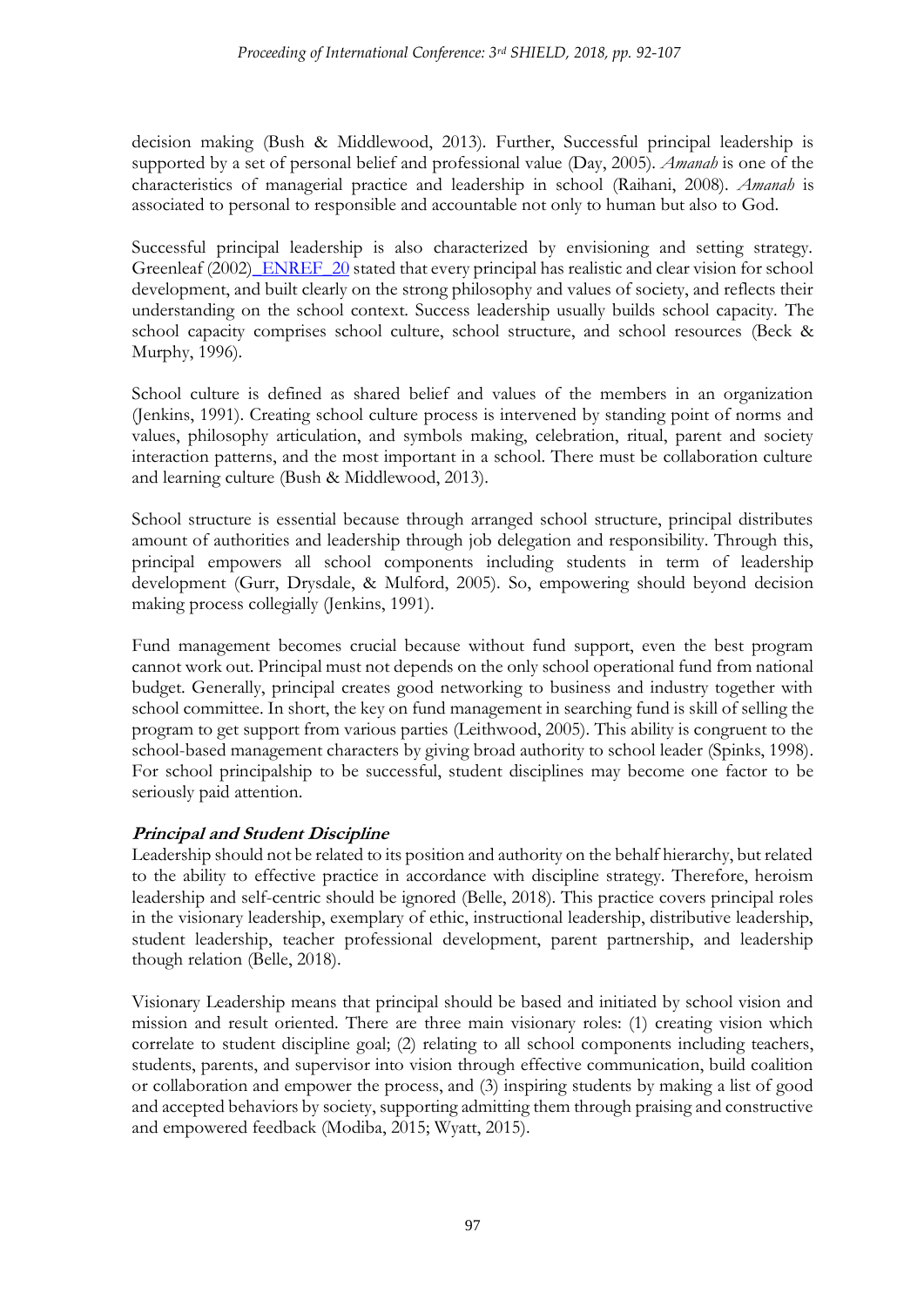Ethic model means that children learn from imitating acts. Children will become good men if adults around them modeling good behaviors. Therefore, people say no naughty and misbehaved children except there is an adult to be copied. In education, students learn through observation, imitate, and pay attention to adult behaviors (Bandura & Walters, 1977).

Instructional leadership means that principal focuses on the main school mission. It is effective learning through creating healthy school climate (Manaseh, 2016). Principal is a person who formulates vision of academic success and manages people to develop school (Wallace & Wallace, 2012). Educational, learning, and instructional role of a principal is a very influential one to the positive student's behaviors, (Peariso, 2011), ensured that educational, instructional, and teaching process are effective to generate development in the school behavior climate (Putnam, Horner, & Algozzine, 2006).

Distributive leadership is important because school dynamic becomes more and more complex. In this term, principal provide a chance for the teacher to learn how to lead in order that they can be an effective leader (Naicker & Mestry, 2013). Principal should make effort to create symmetrical relation between himself and the teacher (O'Brien, 2015); therefore, there will be a collective independent group (Nicolaides et al., 2014). He should create collaborative meeting with the stakeholders to discuss about students' behaviors and look for the curative way and maintain the intended social behaviors in frame of multi-discipline dialogues (Gorder, 2015; Malakyan, 2014).

Student leadership means that it is taboo to claim that maintaining good behaviors as a principal success. Principal, anyhow, claims that every achievement in the relation to reduce wrong student behaviors (Ugboko & Adediwura, 2012). Maintenance can be done through treating students as an equal and trusted partner and a collaborator (Belle, 2018). In this, principal acts as a capacity development in the students personally (Huggins, Klar, Hammonds, & Buskey, 2017). This way is believed that student will be motivated in responding and the procedure, practice, and discipline policy (Macharia, Thinguri, & Kiongo, 2014).

Parents-school partnership means parent individually or though the school committee might actively participate in students' education. Principal who involve parents and school committee will get benefit that they will be more willingness to involve actively in helping school in the matter of academic and student behaviors (Ali, Dada, Isiaka, & Salmon, 2014).

Leadership by relation means that all the above points will run smoothly when they are built on the relationship foundation. Leadership by relation is able to create trusted situation among all the school stakeholders (McManus & Perruci, 2015). This will contribute to student achievement.

# **Principal Leadership and Student Achievement**

This section will present for topics. They are instructional leadership, school leadership and student achievement, influence of school leadership on student achievement, and the relationship between leadership and student achievement in various cultural settings.

# **Instructional Leadership**

The role of leadership in education is a catalyst of every change in program on the facilitating of providing capacity and school potential (Leithwood, Harris, & Hopkins, 2008). The main school leadership practice is to change the behavior related to students' behaviors directly through changing teachers' teaching behaviors by supervision and mentoring. To succeed in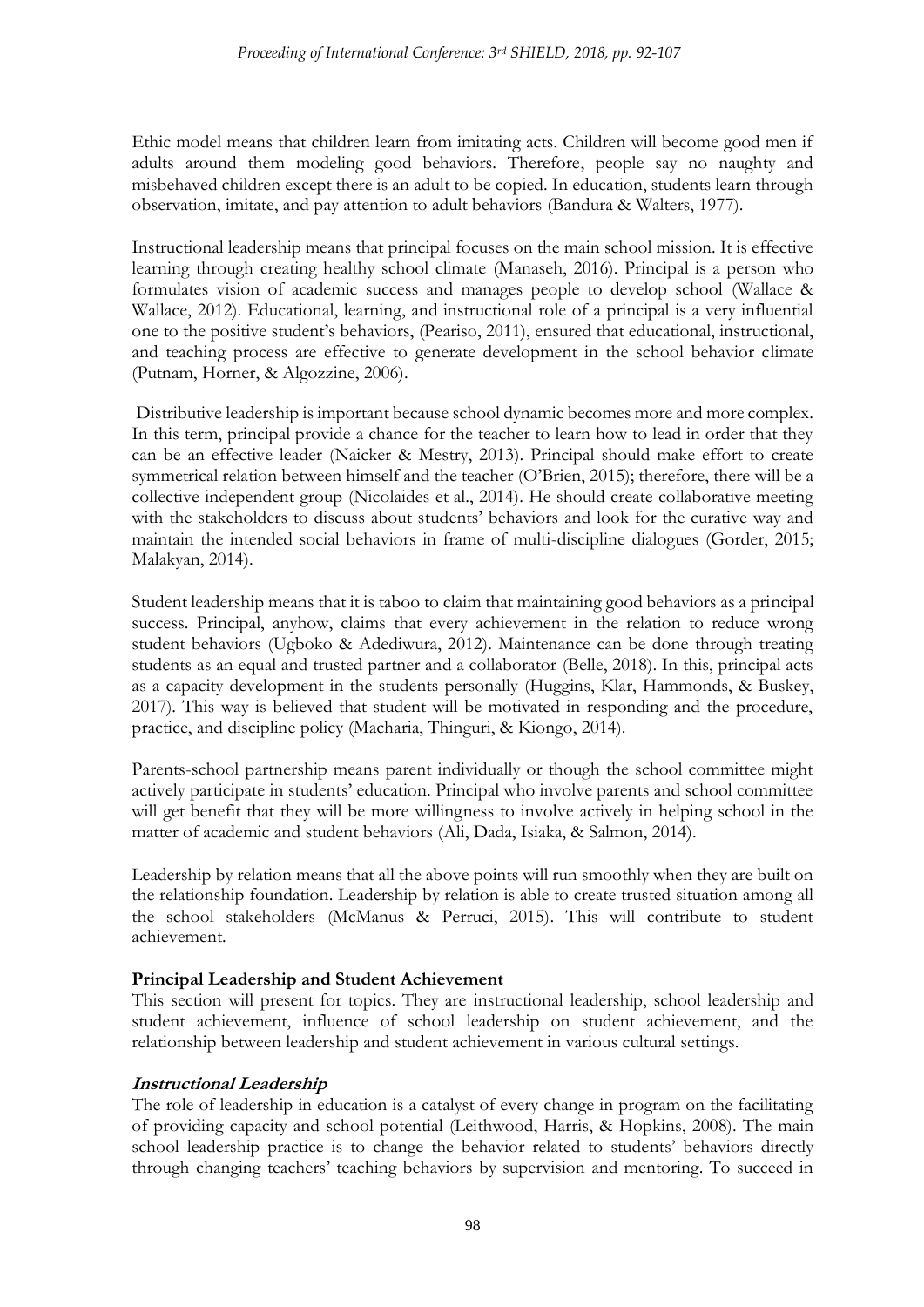running management school practice, principal should care of the following problems (Blase & Blase, 1999).

**Management problem**, as problem identified that it might be solved through the implementation of School Based Management (SBM). Through this teachers' capacity can be developed further if it is in line with teachers professional development. Then the teacher professional development in the specific priority in teaching and learning activities leads to the teaching capacity across team of individual teacher (Harris, 2008).

**Change and irrelevance** is about a climate change which, for example, happens intensely. This rapid change is also common in education like curriculum change. It might happen that curriculum reviewed for the things does not represent the student needs (Kunandar, 2007). There are only 30% students who are able to take the advantages of the curriculum because they have high motivation and interest (Drost, 2005).

**Instructional quality** is identified to this field comprising professional competency and learning quality, restrained development, less motivated, diligence and innovation, and comfort zone are valuable than desire to increase and influence. Principal should promote and involved in developing teacher teaching practice, building hope through activities, planning, coordinating, and evaluating teaching and learning practice and the curriculum achievement, providing resources and strategies, and providing supportive and arranged environment orderly (Robinson, Lloyd, & Rowe, 2008).

### **School leadership and Student achievement**

This study identified four principal roles in doing effort to reach student achievement. They are resources provider, learning provider, communicator, and availability/presence (Andrews, 1987).

**Resources provider role** is that principal acts as a leader for people and tangible thing resources or facilities for implementing education process in gaining school goal and vision. In this matter principal acts as a broker who connects between stakeholders: parents, society, and government.

**Learning resources provider role** is the term of principal arranges a set of hope for sustainable improvement on learning program and actively involved in staff development. Through involvement, principal participates in improving and betterment class curriculum and strengthen learning practice.

**Communicator**, principal models the commitment to school goals, articulates learning vision in order to achieve intended outputs and outcomes through communicating teacher behaviors standard in guiding students.

**Presence role** is the same kind of supervision. It can be just take a look and check the classroom, invite student to talk about learning, pass by the classroom while teaching and learning process, visit laboratory, school canteen. Picking the plastic up, wiping the dust stick on the windows, and so on. Such kind of principal conduct will be felt by the followers as a real presence and it will be long lasting.

# **The Influence of School Leadership on Student Achievement**

Leadership is associated to school and administration in education research. School manager is hoped to be able to guide and direct all the members including students, support, and take all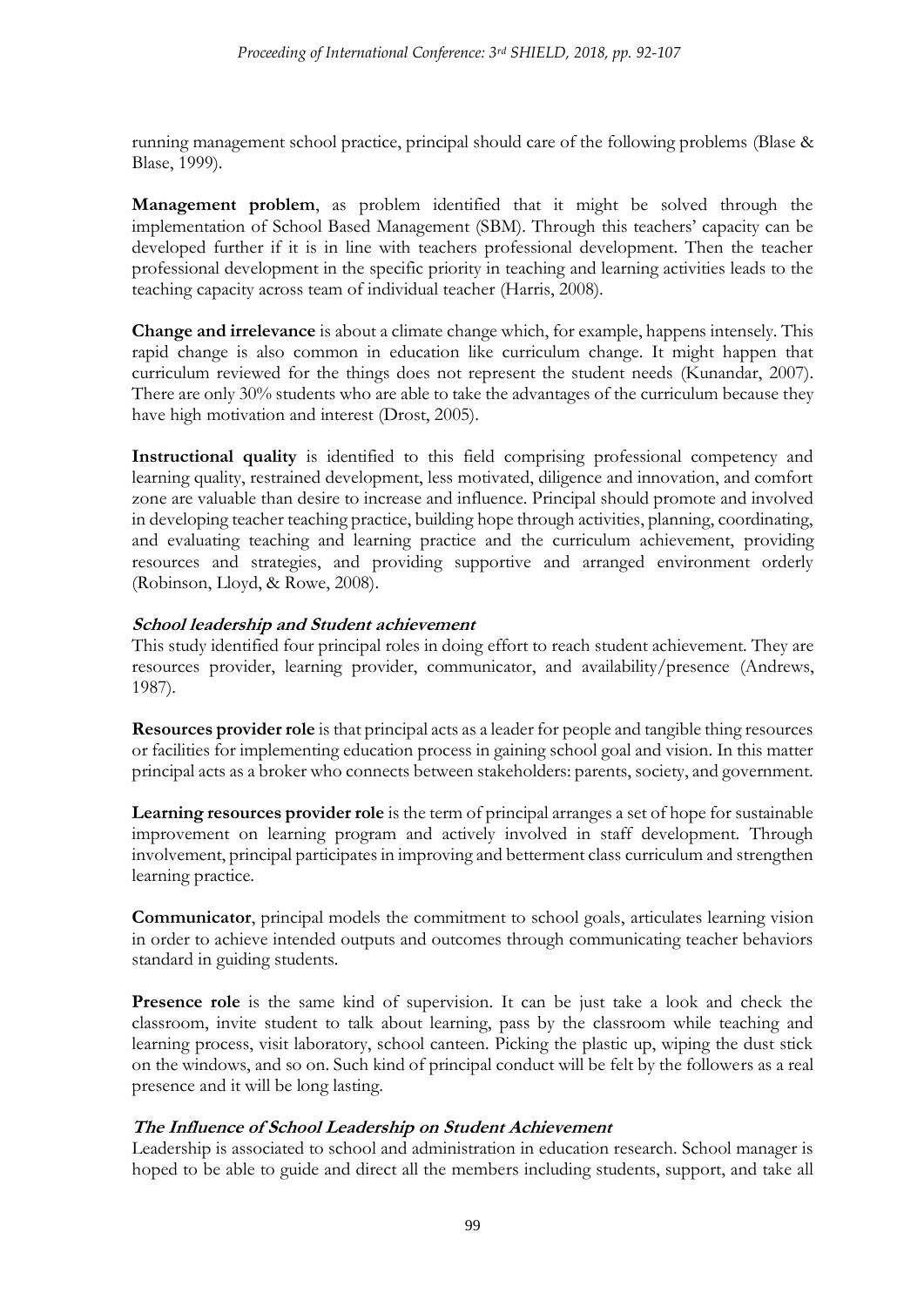responsibilities, inspire to reach school goals (Karadağ, Bektaş, Çoğaltay, & Yalçın, 2017). Principal opens the path to make the curriculum reform happen and develop for the positive learning environment (Nichols, 2010).

There are four hypotheses proposed in this meta-study. Hypothesis 1 is that educational leadership has positive influence on student's academic achievement. Hypothesis 2 is that leadership style is intervening variable to positive influence on student's academic achievement. Hypothesis 3 is that the direction of determining student's academic achievement on the research is intervening variable to positive student's academic achievement. Hypothesis 4 is that level of school education in the research is intervening variable to positive educational leadership on student's academic achievement was not supported. In the performance of intervening analysis at the level of education is not statistically significant. These findings can be concluded that findings described that one study has homogenous characteristics (Karadağ et al., 2017). The results and the conclusion are follows:

- 1) **Moderator variable** is a variable to be predicted influenced distribution measurement became heterogeneous on leadership style, school educational level, and direction to determine academic achievement being studied
- 2) **Student achievement** is amount of student knowledge and skills which students get from the certain curriculum. Students get the score on the test run by government or local authority on Reading and Mathematics subject.
- 3) **Transformational leadership** is leadership explained by (Burns, 1978) the developed by Bass and friends. Transformational leadership main goal is transform on organization by adapting on the environment changing fast.
- 4) **Instructional leadership** is leadership characterized by strong leaders, guiding and as a culture architect who tend to market/target orientation. Instructional leadership focuses on development academic outputs by creating strategy and school activities which fit to school mission (Hallinger, 2005).
- 5) **Leadership practice** is leadership searching practice developed by Kouzes and Posner (Kouzes & Posner, 2010). Leadership practice characterized by ways of modeling, shared vision inspiration, process challenge (risk taking to take one step ahead, looking for new ways, looking for opportunities), empowering others, and strengthen desire.
- 6) **Other leaderships are** study about leadership in which not associated to the well-known theory.

To know the relation leadership and student achievement from various cultural setting, the researchers collected and checked various studies in meta-analysis by utilized two kinds of analysis, correlation among ranks and analysis on variants, ANOVA. ANOVA was utilized to study the dimensions of leadership and student achievement (Melton, Mallory, & Chance, 2013). The grouping which utilized was to represent fix factor in ANOVA analysis on every student achievement variable. Student achievement variable is the average score which reported and released officially by PISA and TIMMS on the score got by each member countries. Because of the consideration that average score was not available, so analysis was labeled by exploration analysis. The result of analysis is as follows.

| Table 1. Significance of Leadership Orientation on Correlation and ANOVA Analysis |  |  |
|-----------------------------------------------------------------------------------|--|--|
|                                                                                   |  |  |

| Leadership  | Correlation of leadership | ANOVA leadership Orientation |
|-------------|---------------------------|------------------------------|
| Orientation | Orientation / PISA-       | TIMSS/PISA-Reading/PISA-     |
|             | Reading/PISA-Mathematics  | Mathematics                  |
|             |                           |                              |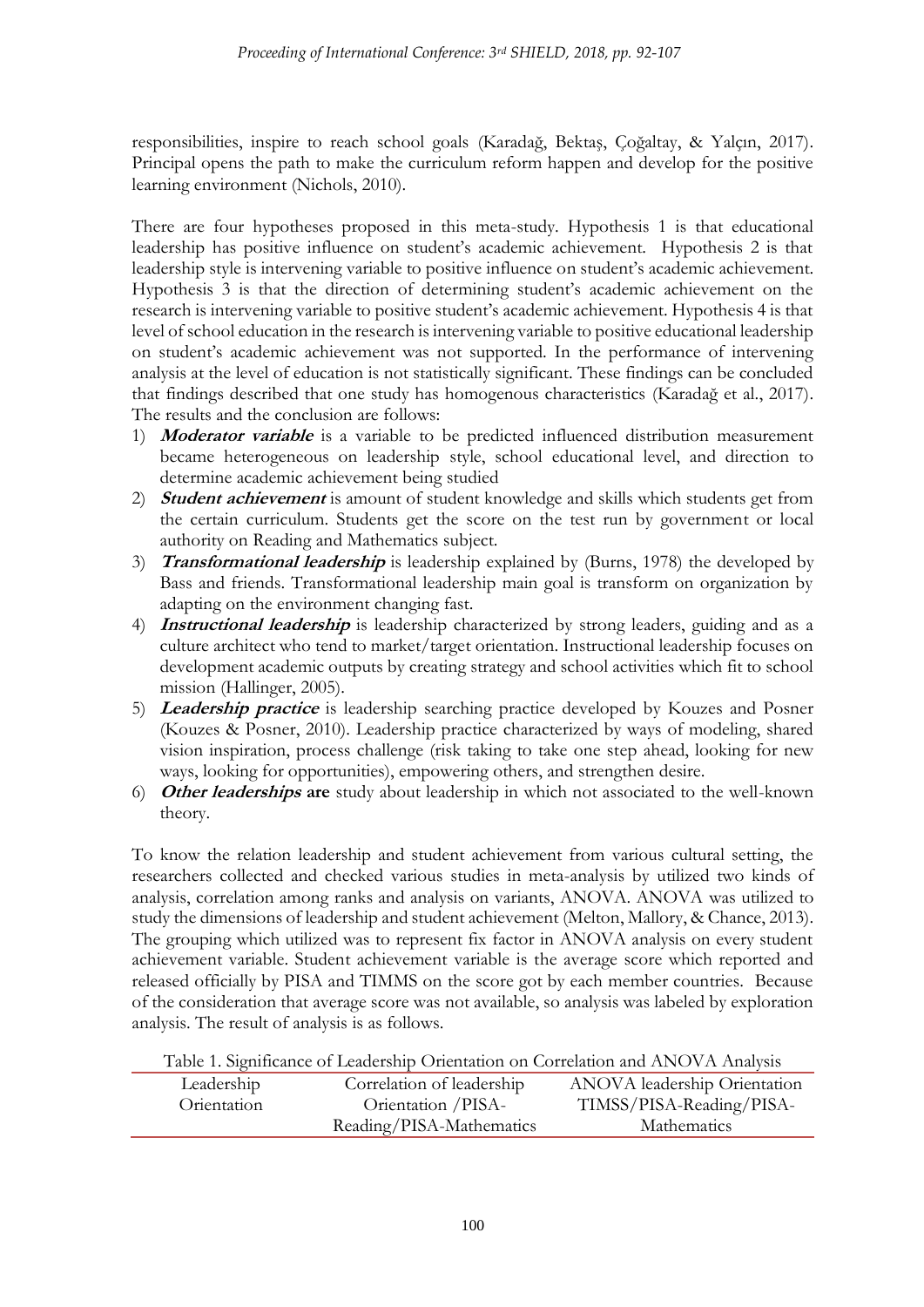| Charismatic/Value<br><b>Basis</b> | Negative correlation to PISA-<br>Reading Score                          | Significant difference between<br>groups on TIMSS and PISA-<br>Reading                   |
|-----------------------------------|-------------------------------------------------------------------------|------------------------------------------------------------------------------------------|
| Participative                     | Positive Correlation to PISA-<br>Reading                                | Significant difference between<br>groups on PISA-Reading and<br>PISA-Mathematics         |
| Autonomy                          | Negative correlation to PISA-<br>Reading, PISA-Mathematics<br>and TIMSS | Significant difference between<br>groups on TIMSS, PISA-<br>Reading and PISA-Mathematics |
| Self-defense group                |                                                                         | Significant difference between<br>groups on PISA-Reading and<br>PISA-Mathematics         |

Source: Melton et al. (2013)

The characteristics of exploration are that the searchers are looking for some interesting relation on how the cultural cluster conceptualized leadership and student achievement on the cultural cluster. ANOVA analyzed and built that four approaches of the leadership fund that they became significant predictor to student achievement. Looking at the relation leadership and student achievement, the study result stated that conceptualization charismatic's leadership inspired student achievement. Anglo cultural cluster was the most associated to charismatic leadership positively. Middle East cultural cluster was also associated to the charismatic leadership.

Confucius Asia cluster was basically held firmly self-protection, participative orientation leadership and autonomy was higher on PISA scale, but participative leadership concept was found related to student achievement, however, the student's score was the highest. The case happened was as characterized the students in the cluster had high motivation, toughness and not influenced by the leadership practiced. Autonomy leadership fits to cultural cluster in Germany, East Europe, and Asia Confucius which showed by student achievement. This was indicated by the culture that show high independent, high motivation, hard-working ethos.

The conclusion of this study is that the relationship between leadership and student achievement is characteristically situational. How is about a culture leadership approach exactly carries the value and belief about lives and broadly education as human's effort influenced by values and belief they (Melton et al., 2013). The cultural group was studied as seen in the table below:

| Leadership<br>Dimensions | The most valued Cluster,<br>dimension 1 | The most valued<br>Cluster, dimension | The most valued<br>Cluster, dimension<br>3 |
|--------------------------|-----------------------------------------|---------------------------------------|--------------------------------------------|
| Charismatic/Value        | Anglo, Australia, Canada,               | Latin Europe, South                   | East Europe,                               |
| basis                    | Ireland, New Zealand,                   | Asia, Asian                           | Middle East                                |
|                          | Africa Selatan (the                     | Confucius, Latin                      |                                            |
|                          | white), The United States               | America                               |                                            |
| Team Orientation         | South Asia, Asian                       | Latin Europe, East                    | Anglo, Germany,                            |
|                          | Confucius, Latin                        | Europe, Nordic                        | Middle East                                |
|                          | America                                 | Europe                                |                                            |

# **Table 2. The Grouping Culturally Support Leadership Dimension**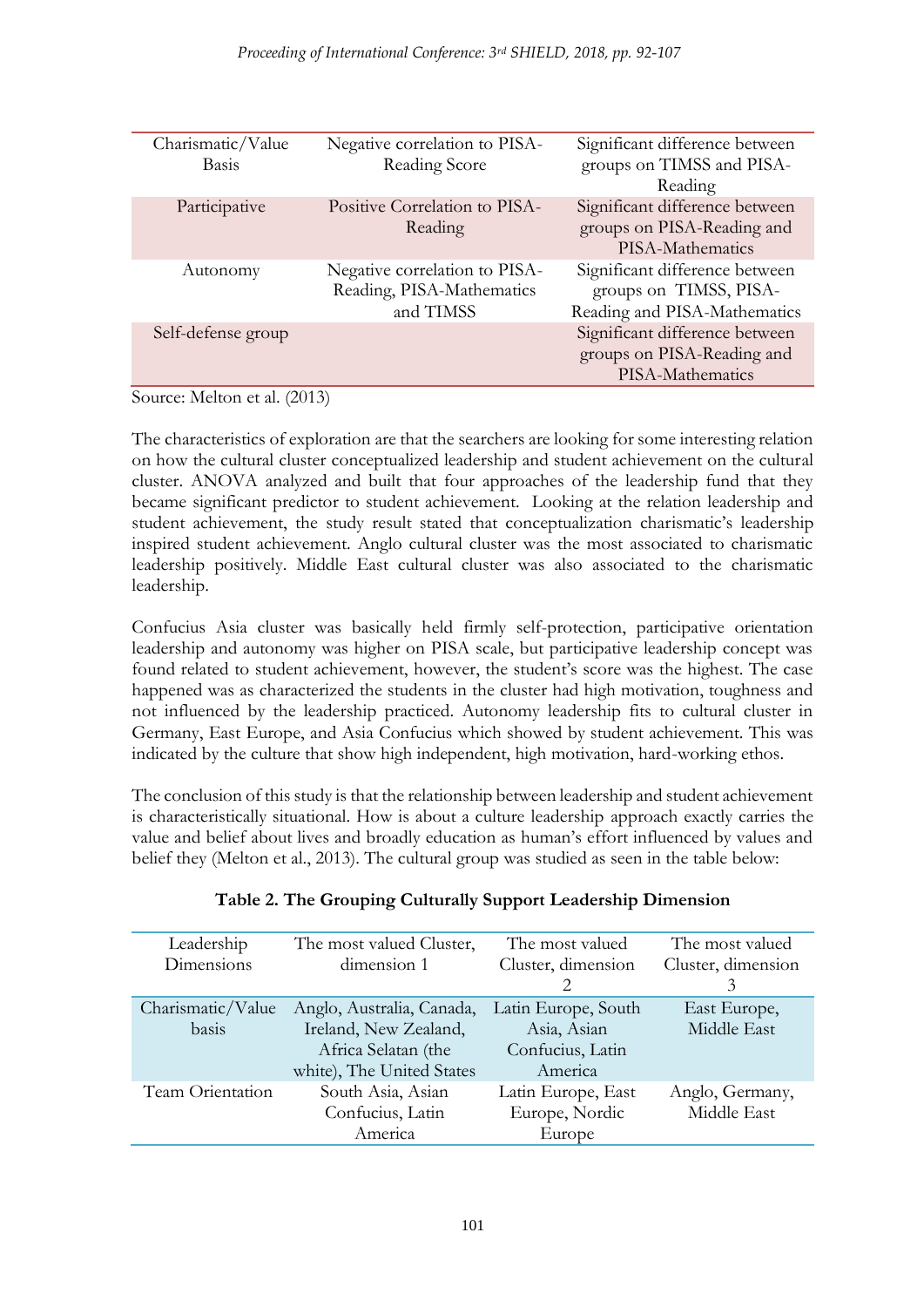| Participative<br>Leadership         | Anglo, Germany, Nordic<br>Europe           | Latin Europe, East<br>Europe Latin<br>America                                 | South Asia, Middle<br>East, Asia<br>Confucius  |
|-------------------------------------|--------------------------------------------|-------------------------------------------------------------------------------|------------------------------------------------|
| People<br>Orientation<br>leadership | Anglo: South Asia                          | Germany, Latin<br>Europe, Middle<br>East, Asia<br>Confucius, Latin<br>America | East Europe,<br>Nordic Europe                  |
| Self-protection<br>Leadership       | South Asia, Middle East,<br>Asia Confucius | Latin Europe, East<br>Europe, Latin<br>America                                | Anglo, Germany,<br>Nordic Europe               |
| Autonomy<br>Leadership              | Germany, East Europe,<br>Asia Confucius    | Anglo, South Asia,<br>Nordic Europe                                           | Latin Europe,<br>Middle East, Latin<br>America |

Sources: Melton et al. (2013)

Through division of cluster country members of culture as follows: Anglo consists of Australia, Canada, Ireland, New Zealand, Africa Selatan (the white), The United States; Germany consist of Germany, Holland, Switzerland (German language); Latin Europe consist of French, Switzerland (French language ), Israel, Italia, Portugal, Spain; East Europe consist of Albania, Georgia, Greece, Hungary, Kazakhstan, Poland, Russia, Slovakia; South Asia consist of India, Indonesia, Iran, Malaysia, Filipina, Thailand; and Middle East consist of Egypt, Kuwait, Morocco, Qatar, Turkey (Melton et al., 2013).

### **4. DISCUSSION**

Various collected literature, mostly journal articles, has been described and is relevant the topic of this paper and has answered the research questions. Following is the discussion on the results in responding to the research questions: How does leadership take part to contribute to school effectiveness? How does leadership make efforts to improve student achievement? The results of this paper will be discussed respectively.

The Way Leadership Runs for School Effectiveness

Successful principal is a principal who is able to twine good relationship to all supporting school components. The relation span should be well developed includes students, vice principal, teachers, staffs, parents, school committee, business and industry, and local government and the elements. Things like what have been explained in the line with the research statement that emphasizing to organization ability to increase and continue improvement broadly that depend to own ability to strengthen and nurture the practice professional learning communities (Holden, 2002; Morrissey, 2000). Principal who manages school with good school effectiveness result is characterized by students' performance, not only academically but also good characters. The good characters are not created by themselves, but by the collaboration of all supportive school components (Karadağ et al., 2017). The ability of creating relation stands firmly on tripods: parents, school, and government (Indonesia, 2005).

The ability of principal which is able to create a good relation to teacher, he is able to develop teacher's capacity. Teacher's capacity will be in the lines to school capacity. It means that the school more effective. Lately, state, nation and decision maker and educator launch effort to develop education by creating fundamental change to what students learn and how they learn and how teacher teaches. If children should achieve high level standard so that teacher will do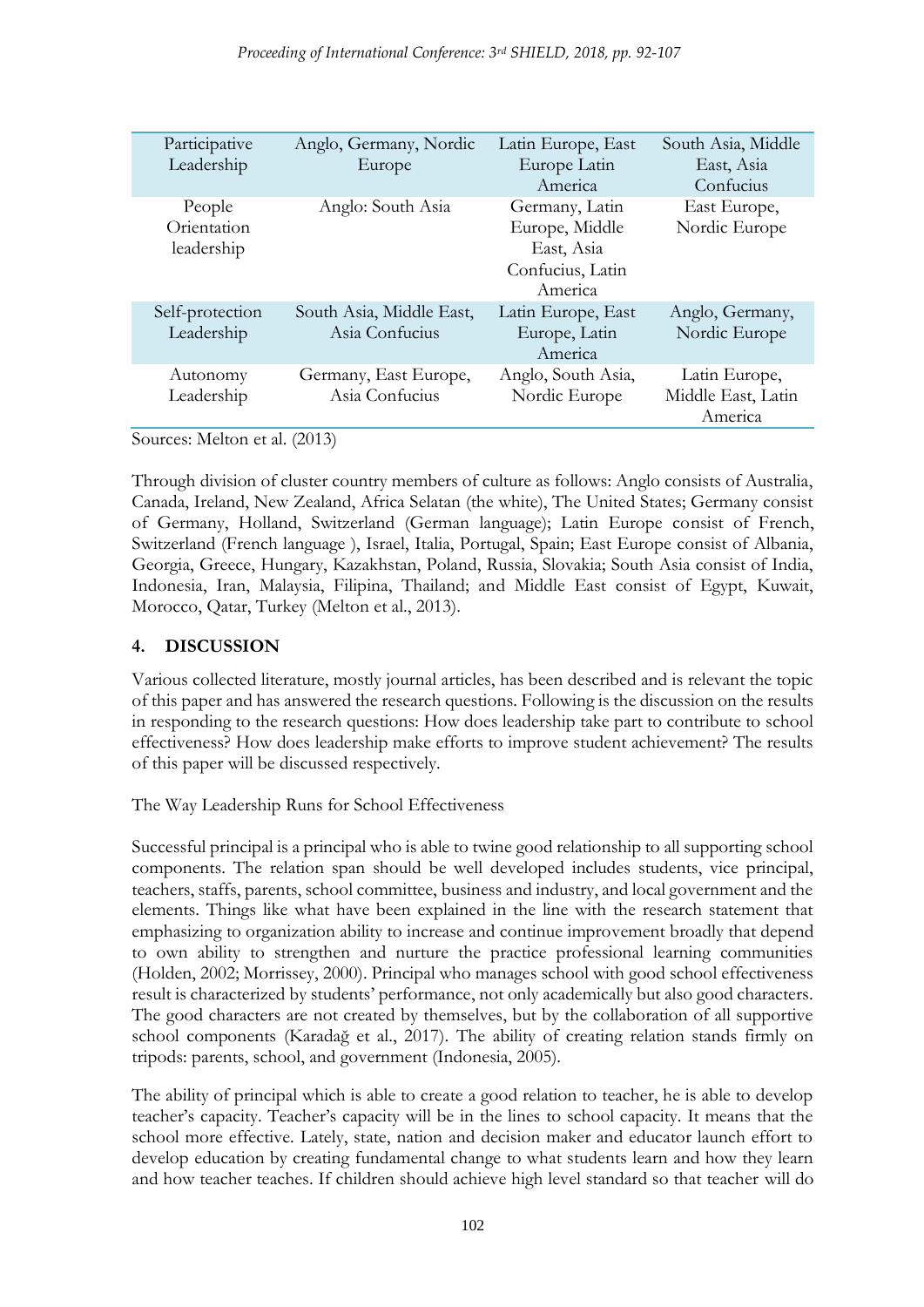the same high standard. Teacher should be placed in center of reformation in order to they are able to carry on the high responsibility in the classroom (Cuban, 1990).

**Leadership and Student Achievement**

**It is known to everyone that principal does not interact directly to students in the classroom. Principal does not teach. Principal influences student achievement indirectly and it is broad. If the teachers well perform in the class, this will correlate to student achievement. Based on these facts, therefore can be concluded that principal has strong influence on student achievement, but it intervening variable (Sun & Leithwood, 2015).**

**It has been stated that leadership acts to student achievement from various cultural settings around the world members of TIMSS and PISA. Of course, there is detail exception. Charismatic leadership style or basis leadership value demonstrates a distinctive and significant between TIMSS and PISA groups for Reading and Mathematics. Autonomy oriented-leadership shows different significantly between groups on PISA-Reading and PISA-Mathematics (Melton et al., 2013).**

**The role and influence of principal on student achievement clearly embedded into school by creating school culture and climate. Healthy school climate is able to take students to maximal student achievement. School culture reflects high education standard is the direct influence of the leadership on student achievement from affective perspective (Karadağ et al., 2017). These findings are in a line on the affective, psychomotor, and cognitive domains.**

#### **5. CONCLUSION**

School leadership is embedded in the principal personally. The application of decision making style depends on how comprehend on himself on the variants of leadership styles. The leadership style implemented by a leader is influenced by many and complex factors like demography where he leads. One of the most popular leadership styles is transformational leadership which is based on transactional leadership associated with rational decision making style. Such a leadership can lead to effective schools. This makes sense because this leadership shares authority and responsibility which can be perceived as the form of empowering people. This requires principal to be good in communication skill in build harmonious relationship with all stakeholders including students, staff members, teachers, school committee, and local governments. All these supporting elements of schools will function well if the principals can capitalize those elements to be sources that increase effective schools.

The influence of leadership on student achievement can be said directly influence. If some experts said that the influence is not directly because of what aspect and how they measure. If the measurement is from cognitive domain, the influences intervening variable because principal does not teach in the classroom. While if it is from affective domain the influence is directly because principal is the architect of a good and conducive school climate and culture. Where the affective domain cannot student get through teaching but it through modeling and refraction.

#### **6. RECOMMENDATIONS**

#### **These recommendations are addressed to educational stakeholders such as Educational Quality Assurance Board, local governments, parents, and school principals.**

1) Mastering leadership theory should be integrated with managerial knowledge and organizational behavior. This combination is good to run leadership in educational institution both private and public school.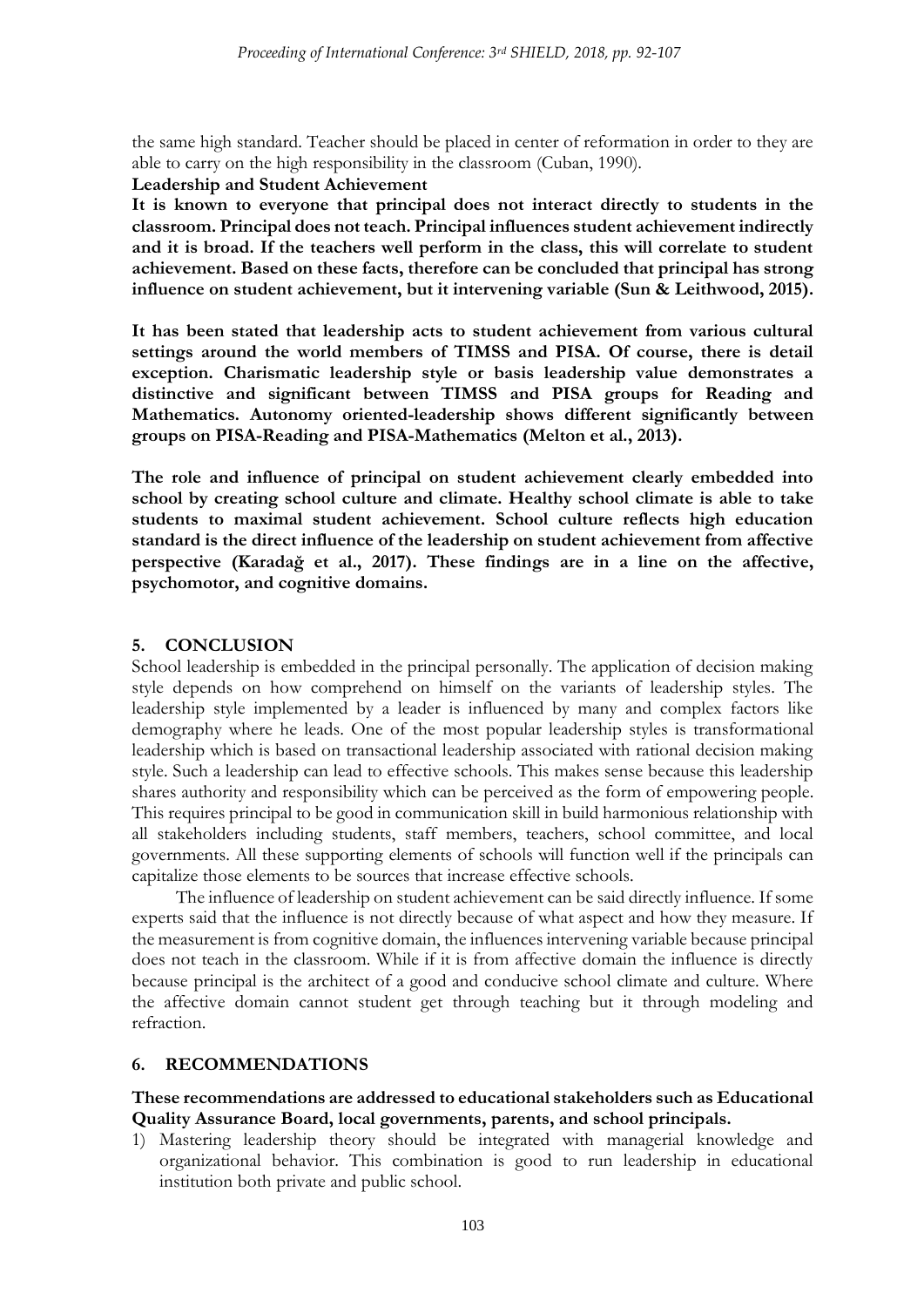- 2) Governmental element which handles Principalship should be prudent especially in reshuffling as this is evident that schools tend to decrease teacher performances and student performances.
- 3) The ability of the principal in identifying the potential stakeholders will correlate to an effective school. Therefore, there should be proactive in helping the principal to accelerate at least one effective school component. Having one effective school component will help generate other school components to be effective (multi-plier effects).
- 4) There should be a proactive approach in creating and facilitating principals to perform well. Principals should carry on the mission to prepare the next generation with the quality needed to care of all components. Everyone should present awareness that this mission belongs to all stakeholders, and dare to train, to listen to others, and listen to what one says not to who says.

#### **REFERENCES**

- Aaronson, D., Barrow, L., & Sander, W. (2007). Teachers and student achievement in the Chicago public high schools. *Journal of labor Economics, 25*(1), 95-135.
- Ali, A., Dada, I., Isiaka, G., & Salmon, S. (2014). Types, causes and management of indiscipline acts among secondary school students in shomolu local government area of lagos state. *Journal of studies in Social Sciences, 8*(2).
- Andrews, R. (1987). On leadership and student achievement. *Educational leadership, 45*, 9-16.
- Bandura, A., & Walters, R. H. (1977). *Social learning theory* (Vol. 1): Prentice-hall Englewood Cliffs, NJ.
- Beck, L. G., & Murphy, J. (1996). *The four imperatives of a successful school*: ERIC.
- Belle, L. J. (2018). The state secondary school principal as an effective leader of learner discipline management. *British Journal of Education, 6*(1), 43-54.
- Benavot, A. (2004). A Global study of intended instructional time and official school curricula, 1980-2000. Paper commissioned for the EFA Global Monitoring Report 2005, The Quality Imperative: UNESCO. IBE.
- Blase, J., & Blase, J. (1999). Principals' instructional leadership and teacher development: Teachers' perspectives. *Educational Administration Quarterly, 35*(3), 349-378.
- Burns, J. M. (1978). Leadership New York. *NY: Harper and Row Publishers*.
- Bush, T., & Middlewood, D. (2013). *Leading and managing people in education*: Sage.
- Busher, H., & Harris, A. (2000). *Subject leadership and school improvement*: Sage.
- Cuban, L. (1990). Reforming again, again, and again. *Educational Researcher, 19*(1), 3-13.
- Day, C. (2005). Sustaining success in challenging contexts: Leadership in English schools. *Journal of Educational Administration, 43*(6), 573-583.
- Day, C., Harris, A., & Hadfield, M. (2000). *Leading schools in times of change*: McGraw-Hill Education (UK).
- Drost, J. (2005). Dari KBK sampai MBS. *Jakarta: Kompas*.
- Gorder, C. (2015). Front-line leadership: Wear your boots, remember your roots. *Leadership Excellence Essentials, 32*(2), 5-7.
- Greenleaf, R. K. (2002). *Servant leadership: A journey into the nature of legitimate power and greatness*: Paulist Press.
- Gurr, D., Drysdale, L., & Mulford, B. (2005). Successful principal leadership: Australian case studies. *Journal of Educational Administration, 43*(6), 539-551.
- Hallinger, P. (2005). Instructional leadership and the school principal: A passing fancy that refuses to fade away. *Leadership and Policy in Schools, 4*(3), 221-239.
- Hallinger, P. (2011). Leadership for learning: Lessons from 40 years of empirical research. *Journal of Educational Administration, 49*(2), 125-142.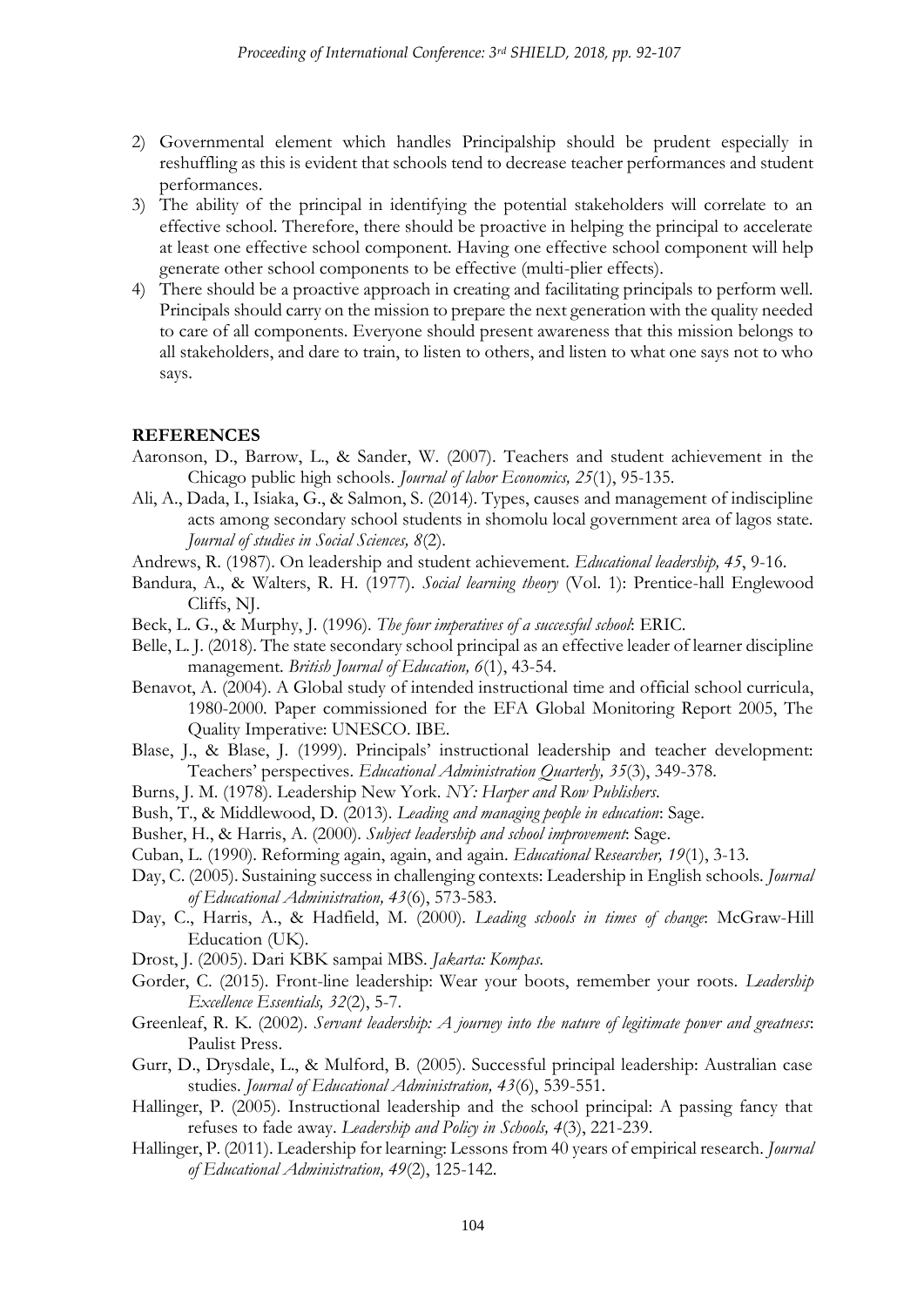- <span id="page-13-0"></span>Hallinger, P., & Heck, R. H. (1998). Exploring the principal's contribution to school effectiveness: 1980‐1995. *School effectiveness and school improvement, 9*(2), 157-191.
- Hallinger, P., & Heck, R. H. (2004). Exploring the principal's contribution to school effectiveness. *Educational Management, 9*(2), 215.
- Hariri, H., Monypenny, R., & Prideaux, M. (2012). Principalship in an Indonesian school context: can principal decision-making styles significantly predict teacher job satisfaction? *School Leadership & Management*, 32(5), 453-471.
- Hariri, H., Monypenny, R., & Prideaux, M. (2014). Leadership styles and decision-making styles in an Indonesian school context. *School Leadership & Management, 34*(3), 284-298.
- Hariri, H., Monypenny, R., & Prideaux, M. (2016). Teacher-perceived principal leadership styles, decision-making styles and job satisfaction: how congruent are data from Indonesia with the Anglophile and Western literature? *School Leadership & Management*, 36(1), 41-62.
- Harris, A. (2008). Distributed leadership: According to the evidence. *Journal of Educational Administration, 46*(2), 172-188.
- Harris, A. (2013). *Distributed leadership matters: Perspectives, practicalities, and potential*: Corwin Press.
- Heck, R. H., & Hallinger, P. (2009). Assessing the contribution of distributed leadership to school improvement and growth in math achievement. *American Educational Research Journal, 46*(3), 659-689.
- Holden, G. (2002). Towards a learning community: The role of mentoring in teacher-led school improvement. *Journal of In-service Education, 28*(1), 9-22.
- House, R., Brodbeck, F., & Chhokar, J. (2007). Culture and leadership across the world: The GLOBE book of in-depth studies of 25 societies: NJ: Lawrence Erlbaum Associates
- House, R. J., Hanges, P. J., Javidan, M., Dorfman, P. W., & Gupta, V. (2004). *Culture, leadership, and organizations: The GLOBE study of 62 societies*: Sage publications.
- Hoy, W., & Miskel, C. (2008). Educational management, theory, research and practice. *Trans. Seyedabaszadeh M. West Azerbaijan: Urmia University Press*.
- Huggins, K. S., Klar, H. W., Hammonds, H. L., & Buskey, F. C. (2017). Developing Leadership Capacity in Others: An Examination of High School Principals' Personal Capacities for Fostering Leadership. *International Journal of Education Policy and Leadership, 12*(1), n1.
- Indonesia, P. P. R. (2005). Standar Nasional Pendidikan. *Jakarta. Departemen Pendidikan Nasional*.
- Jenkins, H. O. (1991). *Getting it right: a Handbook for successful school leadership*: Basil Blackwell.
- Karadağ, E., Bektaş, F., Çoğaltay, N., & Yalçın, M. (2017). The Effect of Educational Leadership on Students' Achievement *The Factors Effecting Student Achievement* (pp. 11-33): Springer.
- Kouzes, J. M., & Posner, B. (2007). The leadership challenge: The most trusted source on becoming a better leader: San Francisco, CA: Jossey-Bass.
- Kouzes, J. M., & Posner, B. Z. (2006). *The leadership challenge* (Vol. 3): John Wiley & Sons.
- Kouzes, J. M., & Posner, B. Z. (2010). *The truth about leadership: The no-fads, heart-of-the-matter facts you need to know*: John Wiley & Sons.
- Krüger, M., & Scheerens, J. (2012). Conceptual perspectives on school leadership *School Leadership Effects Revisited* (pp. 1-30): Springer.
- Kunandar, G. P. I. K. T. (2007). Satuan Pendidikan (KTSP) dan Persiapan Menghadapi Sertifikasi Guru. *Jakarta: PT Raja Grafindo Persada*.
- Leithwood, K. (2005). Understanding successful principal leadership: Progress on a broken front. *Journal of Educational Administration, 43*(6), 619-629.
- Leithwood, K., & Riehl, C. (2003). *What we know about successful school leadership*: National College for School Leadership Nottingham.
- Lord, R. G., & Maher, K. J. (2002). *Leadership and information processing: Linking perceptions and performance*: Routledge.
- MacBeath, J. (1998). *Effective school leadership: Responding to change*: Sage.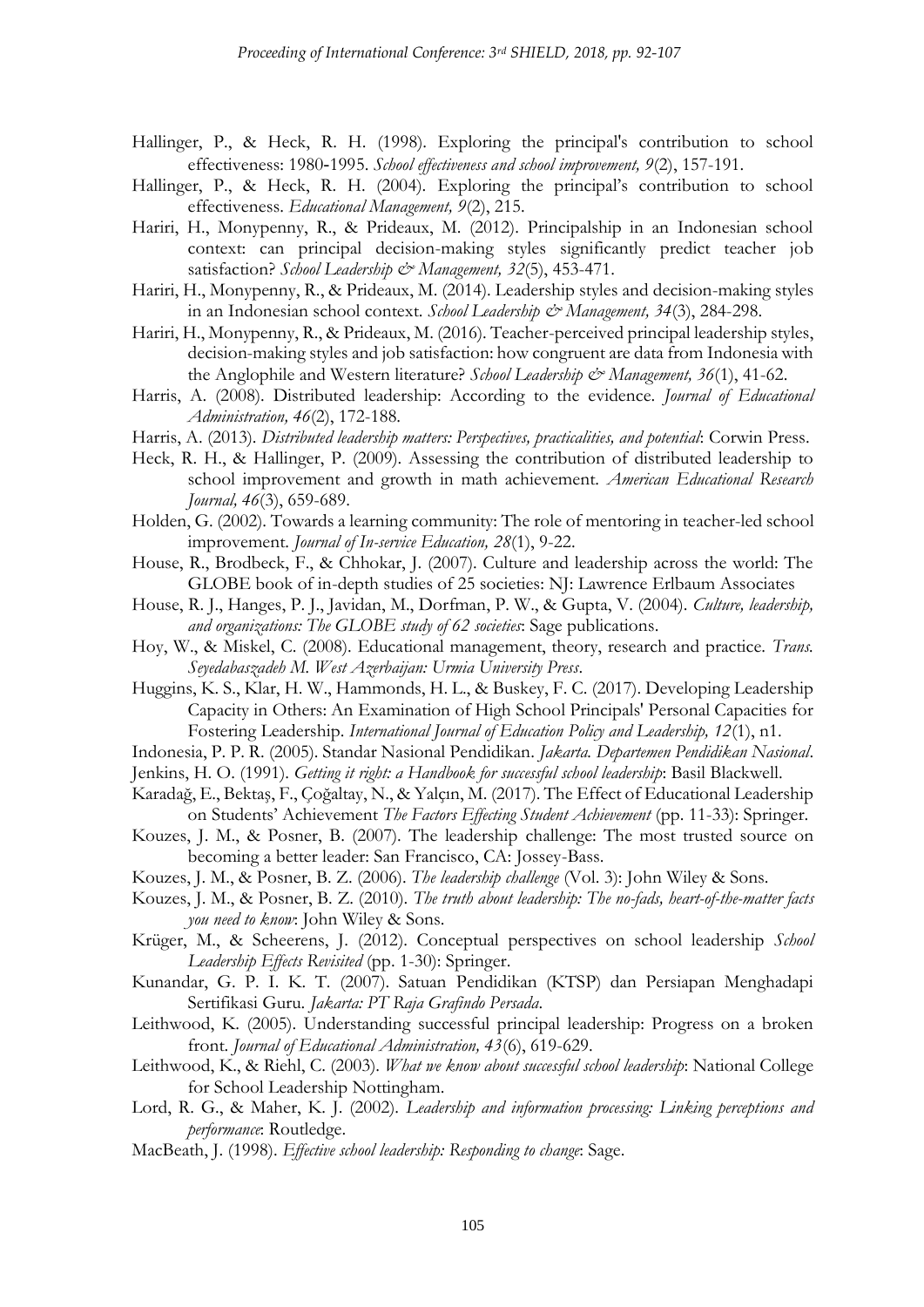- Macharia, J., Thinguri, R., & Kiongo, P. (2014). An investigation into the deputy principals' preparedness in discipline management in secondary schools in Kenya. *International Journal of Education and Research, 2*(6), 199-213.
- Malakyan, P. G. (2014). Followership in leadership studies: A case of leader–follower trade approach. *Journal of Leadership Studies, 7*(4), 6-22.
- Manaseh, A. M. (2016). Instructional leadership: The role of heads of schools in managing the instructional programme. *International Journal of Educational Leadership and Management, 4*(1), 30-47.
- Mangin, M. M., & Stoelinga, S. R. (2008). *Effective teacher leadership: Using research to inform and reform*: Teachers College Press.
- McManus, R. M., & Perruci, G. (2015). *Understanding leadership: An arts and humanities perspective*: Routledge.
- Melton, T. D., Mallory, B. J., & Chance, L. (2013). The Relationship of Leadership and Student Achievement Across Societal Cultures. *Procedia-Social and Behavioral Sciences, 106*, 3052- 3061.
- Modiba, N. S. (2015). Learners Cease to be the Pride of their Society: Effects of a Conditioned Mind. *International Journal of Educational Sciences, 9*(3), 297-304.
- Morrissey, M. S. (2000). Professional learning communities: An ongoing exploration.
- Mulford, W., & Johns, S. (2004). Successful school principalship. *Leading and Managing, 10*(1), 45-76.
- Mullis, I. V., Martin, M. O., Foy, P., & Arora, A. (2012). *TIMSS 2011 international results in mathematics*: ERIC.
- Naicker, S. R., & Mestry, R. (2013). Teachers' reflections on distributive leadership in public primary schools in Soweto. *South African Journal of Education, 33*(2), 1-15.
- Nichols, J. D. (2010). *Teachers as servant leaders*: Rowman & Littlefield Publishers.
- Nicolaides, V. C., LaPort, K. A., Chen, T. R., Tomassetti, A. J., Weis, E. J., Zaccaro, S. J., & Cortina, J. M. (2014). The shared leadership of teams: A meta-analysis of proximal, distal, and moderating relationships. *The Leadership Quarterly, 25*(5), 923-942.
- Northouse, P. G. (2018). *Leadership: Theory and practice*: Sage publications.
- O'Brien, D. (2015). Leadership engagement as job one: Things you can do now. *Leadership Excellence Essentials, 32*(3), 22.
- Peariso, J. F. (2011). *A study of principals' instructional leadership behaviors and beliefs of good pedagogical practice among effective california high schools serving socioeconomically disadvantaged and english learners*: Liberty University.
- Putnam, R., Horner, R. H., & Algozzine, R. (2006). Academic achievement and the implementation of school-wide behavior support. *Positive Behavioral Interventions and Supports Newsletter, 3*(1), 1-6.
- Raihani. (2008). An Indonesian model of successful school leadership. *Journal of Educational Administration, 46*(4), 481-496.
- Richardson, M. D., Lane, K. E., & Flanigan, J. L. (1996). Teachers' perceptions of principals' attributes. *The Clearing House, 69*(5), 290-292.
- Robinson, V. M., Lloyd, C. A., & Rowe, K. J. (2008). The impact of leadership on student outcomes: An analysis of the differential effects of leadership types. *Educational Administration Quarterly, 44*(5), 635-674.
- Scheerens, J. (2012). *School leadership effects revisited: Review and meta-analysis of empirical studies*: Springer.
- Spinks, J. M. (1998). *Beyond the Self-Managing School*: Taylor & Francis.
- Sumintono, B., Sheyoputri, E. Y., Jiang, N., Misbach, I. H., & Jumintono. (2015). Becoming a principal in Indonesia: possibility, pitfalls and potential. *Asia Pacific Journal of Education, 35*(3), 342-352.